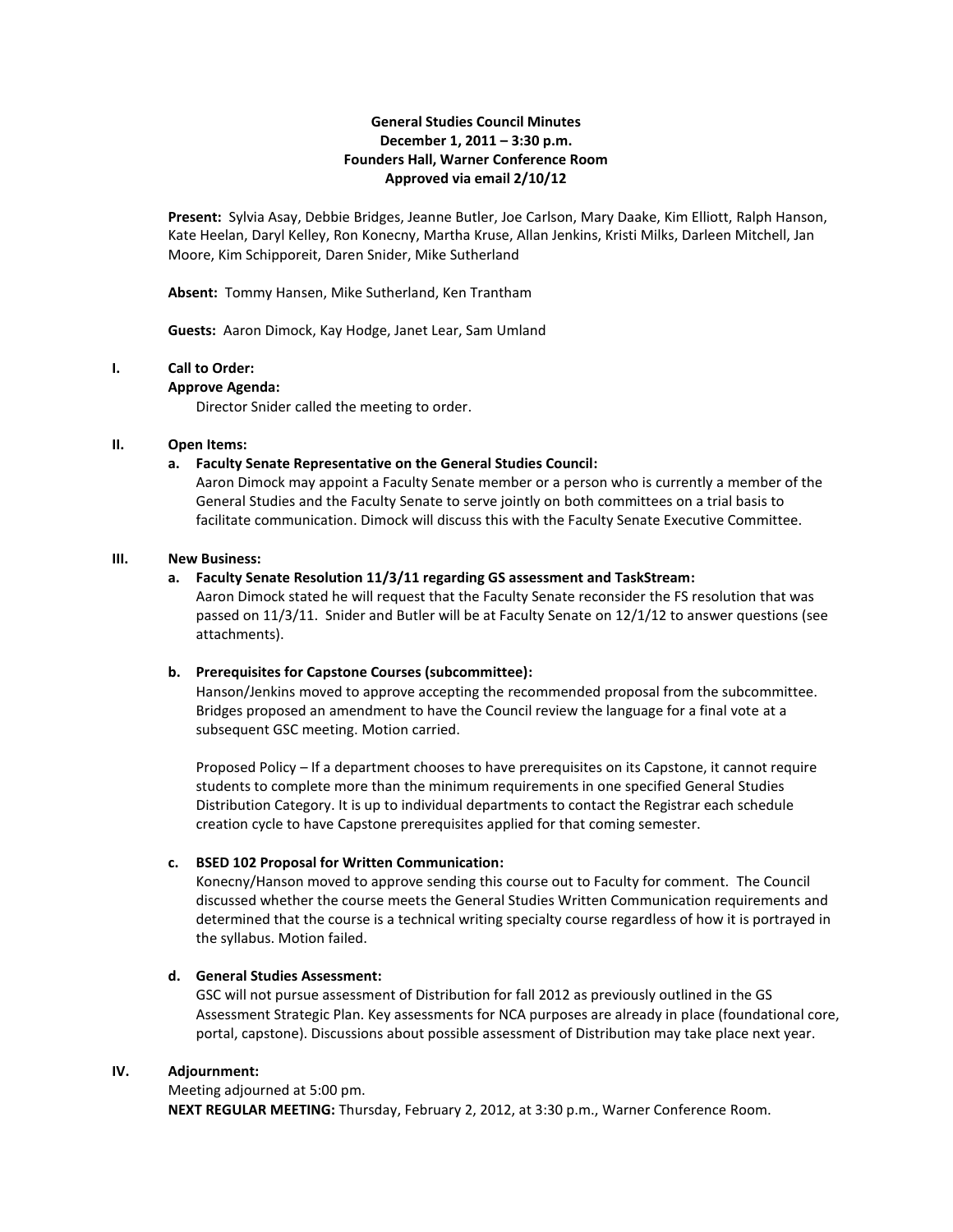Handout distributed and discussed at 12/1/12 Faculty Senate meeting in response to 11/3/11 FS minutes.

| I Foundational Core - 12 hours                                           |                   |                     |                                    |                          |        |                     |  |
|--------------------------------------------------------------------------|-------------------|---------------------|------------------------------------|--------------------------|--------|---------------------|--|
| Written                                                                  |                   | <b>Math for the</b> |                                    | <b>Oral</b>              |        | Democracy in        |  |
| Communication                                                            |                   | <b>Liberal Arts</b> |                                    | Communication            |        | Perspective         |  |
| 3 hours                                                                  |                   | 3 hours             |                                    | 3 hours                  |        | 3 hours             |  |
| ASSESSMENT:                                                              |                   | ASSESSMENT:         |                                    | ASSESSMENT:              |        | ASSESSMENT:         |  |
| Writing assignment, rubric;                                              |                   | CAAP test           |                                    | Presentation assignment, |        | Writing assignment, |  |
| CAAP test                                                                |                   |                     | rubric                             |                          | rubric |                     |  |
|                                                                          |                   |                     |                                    |                          |        |                     |  |
| II Portal Course - 3 hours                                               |                   |                     |                                    |                          |        |                     |  |
| ASSESSMENT: Writing assignment (choice for faculty of 6 options), rubric |                   |                     |                                    |                          |        |                     |  |
|                                                                          |                   |                     |                                    |                          |        |                     |  |
|                                                                          |                   |                     | <b>III Distribution - 27 hours</b> |                          |        |                     |  |
| <b>Aesthetics</b>                                                        | <b>Humanities</b> | <b>Social</b>       | <b>Natural</b>                     | Analytical &             |        | Wellness            |  |
| 3-6 hours                                                                | 6-9 hours in      | <b>Sciences</b>     | <b>Sciences</b>                    | Quantitative             |        | 0-6 hours           |  |
|                                                                          | at least two      | 6-9 hours in        | 7-11 hours in                      | <b>Thought</b>           |        |                     |  |
|                                                                          | disciplines       | at least two        | at least two                       | 0-6 hours                |        |                     |  |
|                                                                          |                   | disciplines         | disciplines                        |                          |        |                     |  |
|                                                                          |                   |                     | (at least one                      |                          |        |                     |  |
|                                                                          |                   |                     | lab)                               |                          |        |                     |  |
| <b>IV Capstone Course - 3 hours</b>                                      |                   |                     |                                    |                          |        |                     |  |
| ASSESSMENT: Capstone project, rubric                                     |                   |                     |                                    |                          |        |                     |  |
|                                                                          |                   |                     |                                    |                          |        |                     |  |

| GS program-level learning outcomes          | Assessed in                |
|---------------------------------------------|----------------------------|
| 1) Evaluate information appropriate         | • Written Communication    |
| to the task.                                | • Oral Communication       |
|                                             | $\bullet$ Portal           |
|                                             | • Capstone                 |
| 2) Apply principles of critical thinking    | • Written Communication    |
| to demonstrate integrative learning.        | • Portal                   |
|                                             | • CAAP test                |
| 3) Communicate effectively in spoken        | • Oral Communication       |
| form.                                       |                            |
| 4) Communicate effectively in written form. | • Written Communication    |
|                                             | • Portal                   |
|                                             | • CAAP test                |
| 5) Analyze cultural issues within a global  | • Portal (planned)         |
| context.                                    |                            |
| 6) Evaluate in context significant concepts | • Democracy in Perspective |
| relating to democracy.                      |                            |

# **CREATION OF GS ASSESSMENT RUBRICS & INSTRUMENTS - SPRING / FALL 2011**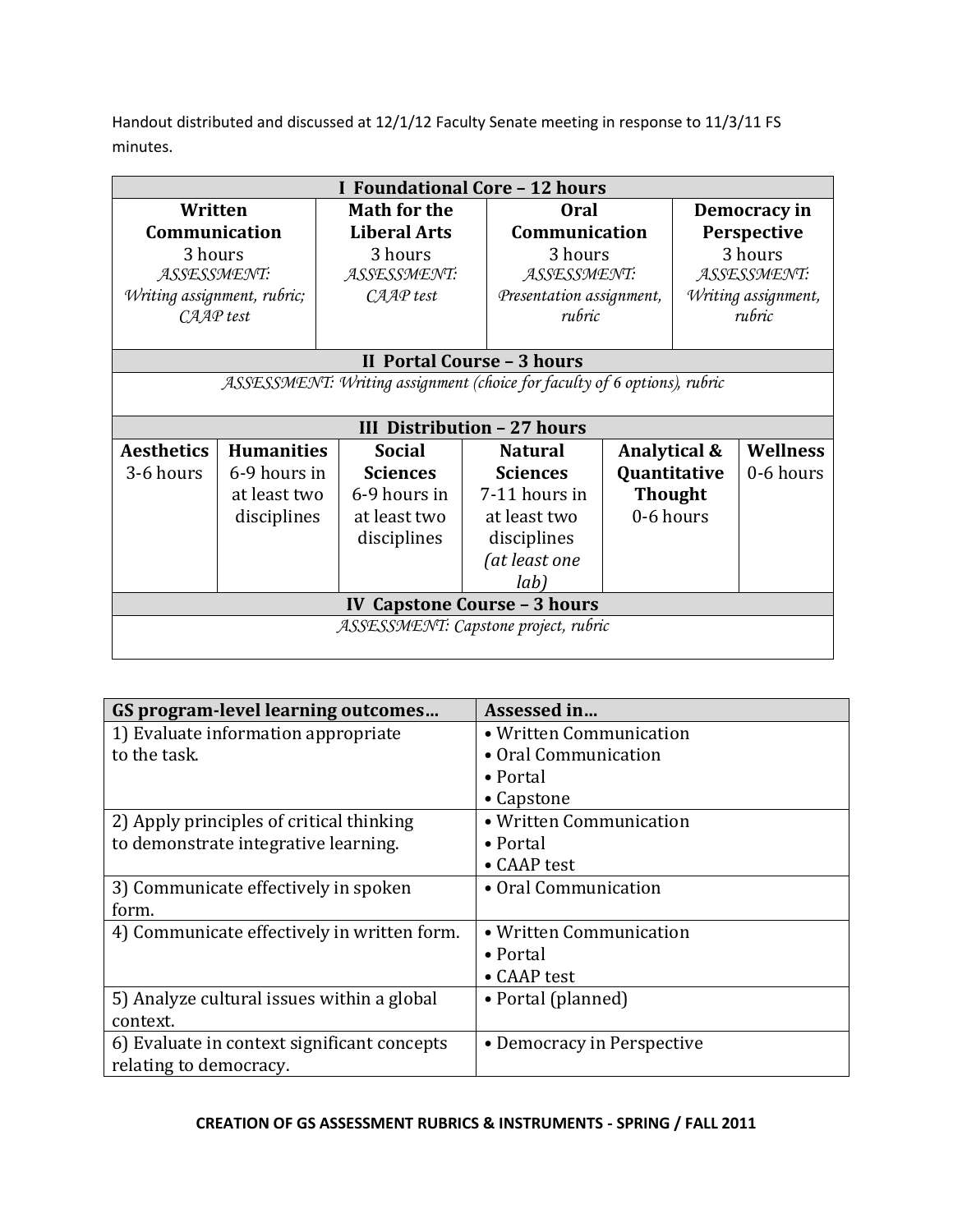| TIMELINE |
|----------|
|----------|

March 2011

3/14/11 Rubric & instrument creation assigned

# April 2011

4/7/11 Democracy instrument submitted to GSC

4/18/11 Written Communication rubric & instrument submitted to GSC

**-----------------------------------------------SUMMER-----------------------------------------------**

# August 2011

| 8/25/11                             | Oral Communication rubric submitted to GSC                                                                                        |  |  |
|-------------------------------------|-----------------------------------------------------------------------------------------------------------------------------------|--|--|
| Sept 2011<br>9/15/11<br>9/27/11     | Draft of Democracy instrument given to chairs in departments offering Democracy<br>Oral Communication instrument submitted to GSC |  |  |
| October 2011<br>10/6/11<br>10/26/11 | Written Communication rubric & instrument approved by GSC<br>Democracy instrument approved by GSC                                 |  |  |

# November 2011

11/3/11 Oral Communication rubric & instrument approved by GSC

# **COMMUNICATIONS TO FACULTY**

| $8/18/11$ To all faculty | 1) TaskStream requirement should be on syllabi<br>2) Orientation sessions will be after mid-semester<br>3) Some instruments / rubrics in development, will be sent when available                                       |
|--------------------------|-------------------------------------------------------------------------------------------------------------------------------------------------------------------------------------------------------------------------|
| cc: chairs               | 9/16/11 To GS faculty 1) Please remind students of TaskStream requirement<br>2) Dates announced for assessments and orientations<br>3) \$500 incentive for TS evaluations                                               |
| cc: chairs               | 10/28/11 To GS faculty 1) Links to rubrics, instruments were given<br>2) Sign up dates for TaskStream and rubric orientation<br>3) TaskStream access begins November 17<br>4) TaskStream evaluations due by December 23 |
| cc: chairs               | 11/7/11 To GS faculty 1) Login information for TaskStream sent to faculty<br>2) Reminder about orientations                                                                                                             |
| cc: chairs               | 11/11/11 To GS faculty 1) Reminder about orientations                                                                                                                                                                   |
|                          | 11/16/11 To all faculty 1) Reminder of links to rubrics, instruments<br>2) Student self-enrollment codes<br>3) Reminder of evaluation deadline                                                                          |